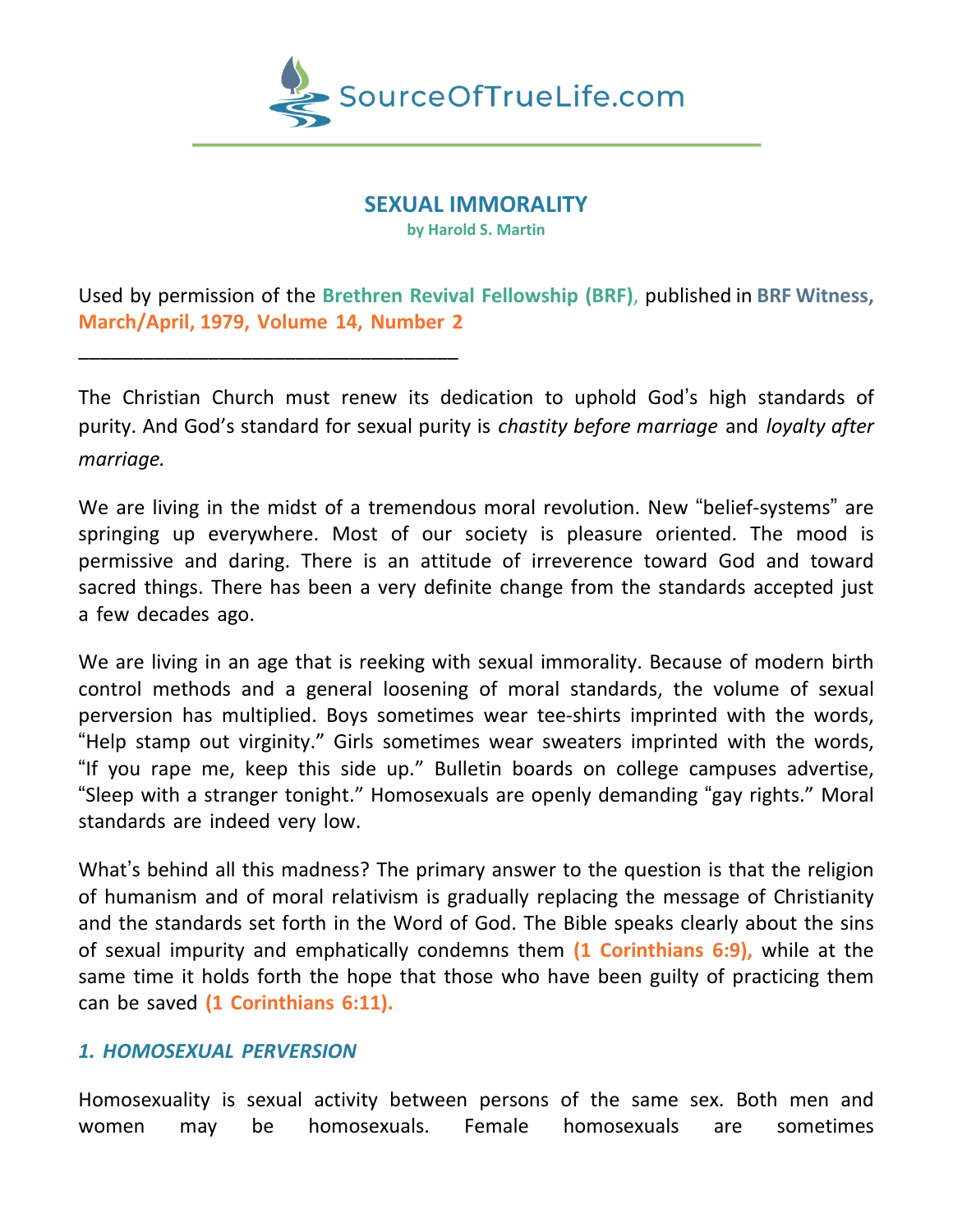called *lesbians.* Scientists estimate that four percent of the adult males in the United States feet sexually attracted to members of their own sex, and about half that percentage of adult women prefer their own sex. Homosexuality has been known throughout man's history.

Today homosexuals are demanding that their lifestyle be accepted as valid. They are pressuring courts to grant them the right to adopt children. They are asking to become teachers in our nation's public schools. Avowed practicing homosexuals are seeking to become pastors in more and more churches. There are a few biblical teachings about homosexuality that we should note.

# *(a) Homosexuality is unnatural.*

When God created human beings, He made them male and female. Way back at the time of creation, the man (Adam) was created to be in union with another – and that other was the woman. Their relationship was ordered by God. Jesus says as recorded in **Matthew 19:45,** "Have you not read that he who made them, from the beginning made them male and female, and said, 'For this reason shall a man leave his father and mother and cleave unto his wife'?"

It is not normal to be attracted to a member of the same sex. It violates the basic sexual structure which God created. It is a perversion. It is against nature. The passage in **Romans 1:26-27** makes that clear.

## *(b) Homosexuality is sinful.*

The Bible classifies homosexual practice as "sin." It is a violation of the will of God. A simple reading of **Genesis 19** (about the two angels who paid a visit to Sodom and stayed in Lot's home) indicates that sodomy is a great wickedness **(Genesis 19:4-5).**

**Leviticus 18:22** says that to lie with a person of the same sex, is an abomination. The Scripture in **1 Corinthians 6:9** condemns all homosexual activity without qualification. The two Greek words translated "abusers of themselves with mankind" apply to any continuous homosexual activity, whether it is a covenanted permanent relationship or a promiscuously lustful relationship. Homosexuality is an insult against God.

## *(c) Homosexuality is curable.*

There is hope for the homosexual. The male homosexual and the lesbian can experience the forgiveness of God. They can have a changed life if they really want it!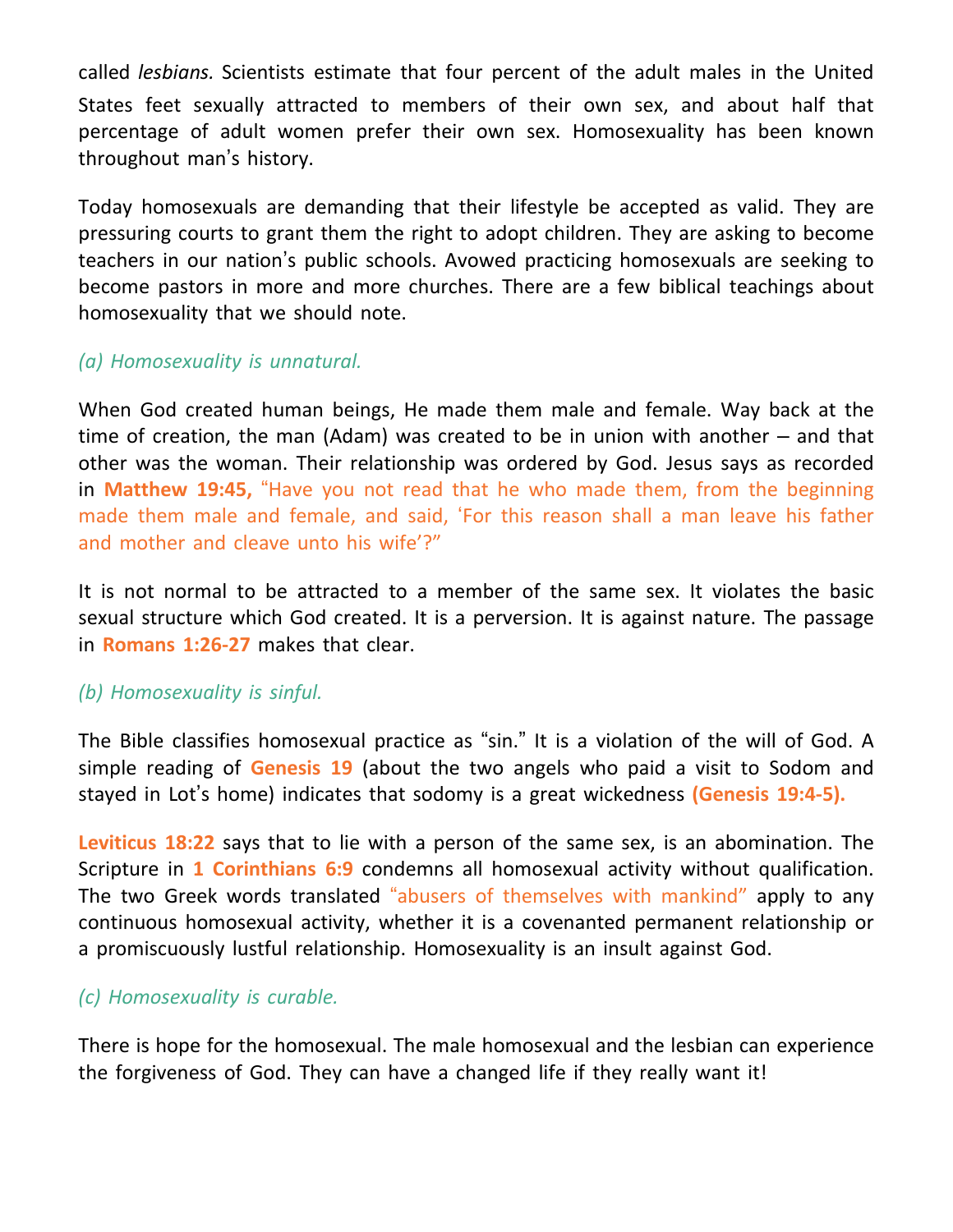Some of the Christians at Corinth had at one time been involved in homosexual activity, but they were delivered from it. The writer in **1 Corinthians 6:9** mentions homosexuality (along with some other sins), and then says in verse 11, "And such were some of you, but you are washed, you are sanctified in the name of the Lord Jesus." These people were no longer practicing homosexuals. Homosexuality is curable.

The Bible message offers hope to those who practice sodomy, but before one can be delivered – he must *acknowledge* his sin; he must honestly *desire* deliverance; he must *want to do* what is right. Nearly all studies show that homosexual behavior is *learned* behavior – and what has been learned, can (with God's help) be unlearned.

We need to look with compassion toward homosexuals and see their struggles and their rejection and their personal agony. It is not easy to lose a job, nor is it easy to be rejected by one's own family. We need also to remember that there is a sense in which those of us who are not homosexuals, are just as sinful as those who are gay. We have tendencies and drives and inclinations that can be equally sinful. *But there is one basic*

*difference:* The homosexual in our day is saying, *"My gayness is good. My sodomy is not sinful. God made me this way. God accepts my style of living as good. It is natural* to me, and it's time for you folks to accept me as I am, and to join me in saying that *a homosexual style of living is acceptable."* The rest of us are not saying that! We are not saying that at all! We are not seeking to have anyone tell us that our sins are okay. We will look at heterosexual immorality in just a few moments, but there is one more factor related to the homosexual issue that ought to be mentioned first.

If we come out in favor of putting a stamp of approval on homosexuality, do you know what is next on the list? The next cry for freedom is going to be a call for the legalizing of incest. A book entitled *Incest: Sex Within the Family* appeared only recently. The writer approves incest, and says, "Left to our biological drives and desires, we human beings are capable of, and desirous of, warm, close, sensual, and sexual expression with our own blood kin." According to the news media, a recent issue of *Penthouse* tells how incest is being fictionalized in the leading women's magazines and claims that incest is harmless. In fact, to quote, "It is often positive and beneficial." One abomination is followed by another.

In a moment, we want to let God's Word speak to those of us who are not gay. Homosexuals have a valid point when they say to the rest of us, "Why don't you face your sins of fornication and adultery as seriously as you want us to face our homosexuality?" We want to do that right now.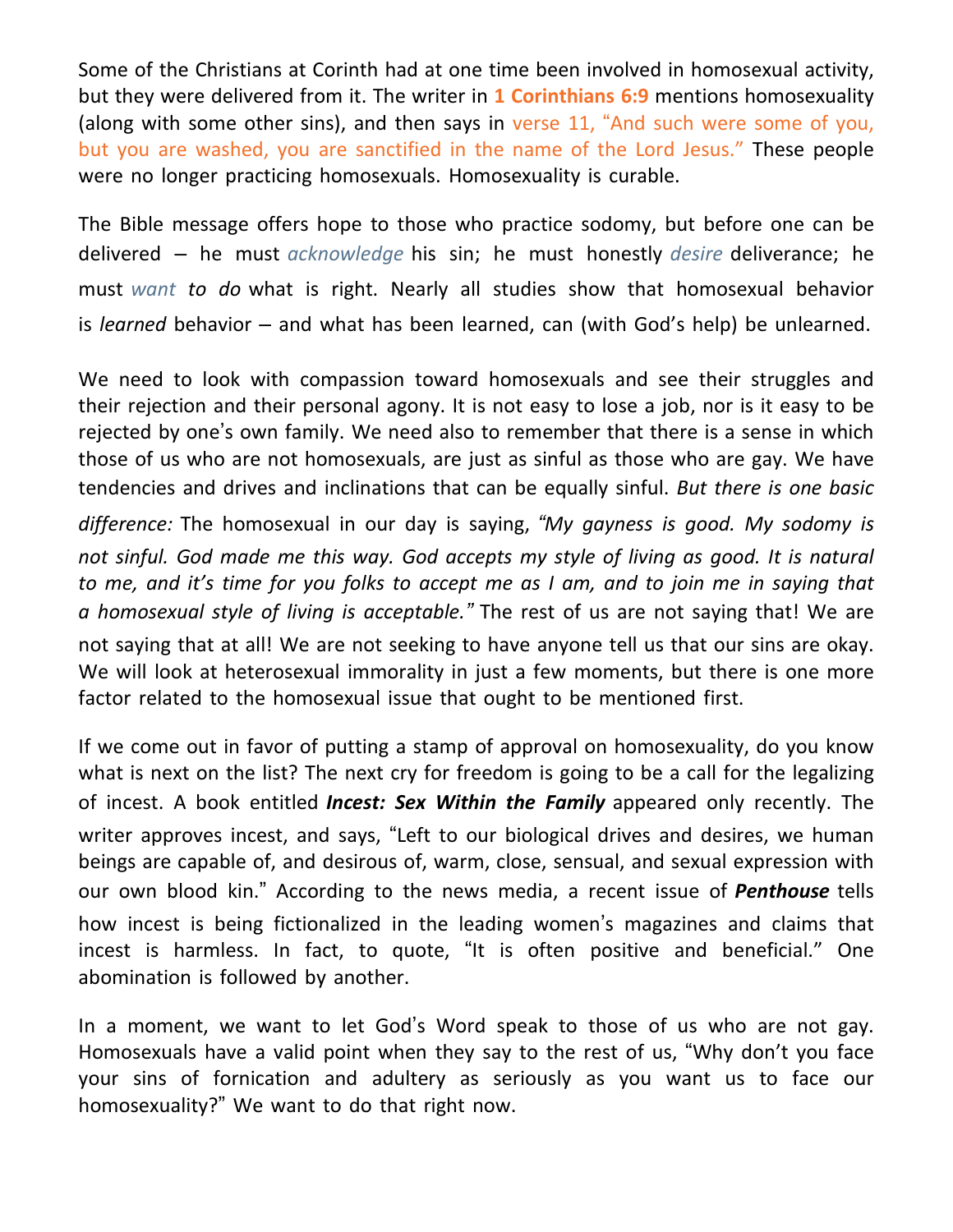#### *2. HETEROSEXUAL IMMORALITY*

A heterosexual is one who is characterized by sexual attraction to those of the opposite sex. It needs to be stated clearly from the very beginning that sex in its own right is not immoral. There's nothing inherently wrong with the normal sex act when it functions in the right place. The sexual relationship is a gift from God, but it must be disciplined and used within the bounds of true and honorable marriage. The key passage is **Hebrews 13:4,** which says, "Marriage is honorable in all, and the bed undefiled, but whoremongers and adulterers God will judge."

Many ask: "But why within marriage? What's really wrong with a sex relationship outside of marriage?" One answer is that God knew that a physical relationship between a man and a woman might lead to the birth of a child, and God knew that the child would need the loving tender care of a father and mother, and therefore He has given His blessing to the sex relationship only within the family situation of marriage, where the children will get that loving care. Any sexual activity outside the honorable marriage bond is immoral and impure – and is naked, shameful, wicked sin.

## *(a) The sin of fornication.*

Fornication is illicit sexual intercourse among the unmarried. Those who commit fornication disobey God **(Colossians 3:56)** and cause themselves needless sorrow. Intercourse affects a person's mind and heart, as well as his or her body. It is the closest relationship two people can have. When kept within marriage, it gives much joy and satisfaction. When used outside the commitment of marriage, it can cause much heartache and suffering, for God is displeased. Wrong use of intercourse can also cause serious disease and sometimes bring about an early death. Fornication is a scourge that is often overlooked in our churches.

More than a million girls in our country every year leave the high school desk for the hospital maternity ward. Those fathers and mothers who love the Lord ought to have the courage and common sense to take their sons and daughters and sit down with them and explain the wonders of human reproduction. We need to give our children decent teaching concerning sex and morals. The small book entitled "Almost Twelve" written by Kenneth Taylor can serve as a helpful tool for the parent.

## *(b) The wickedness of adultery.*

The word "adultery" in its broadest sense includes any violation of the sanctity of sex. It includes incest, rape, seduction, unfaithfulness, promiscuity, whoredom, and a whole realm of related impurities. However, in its more limited sense, it is the act of sexual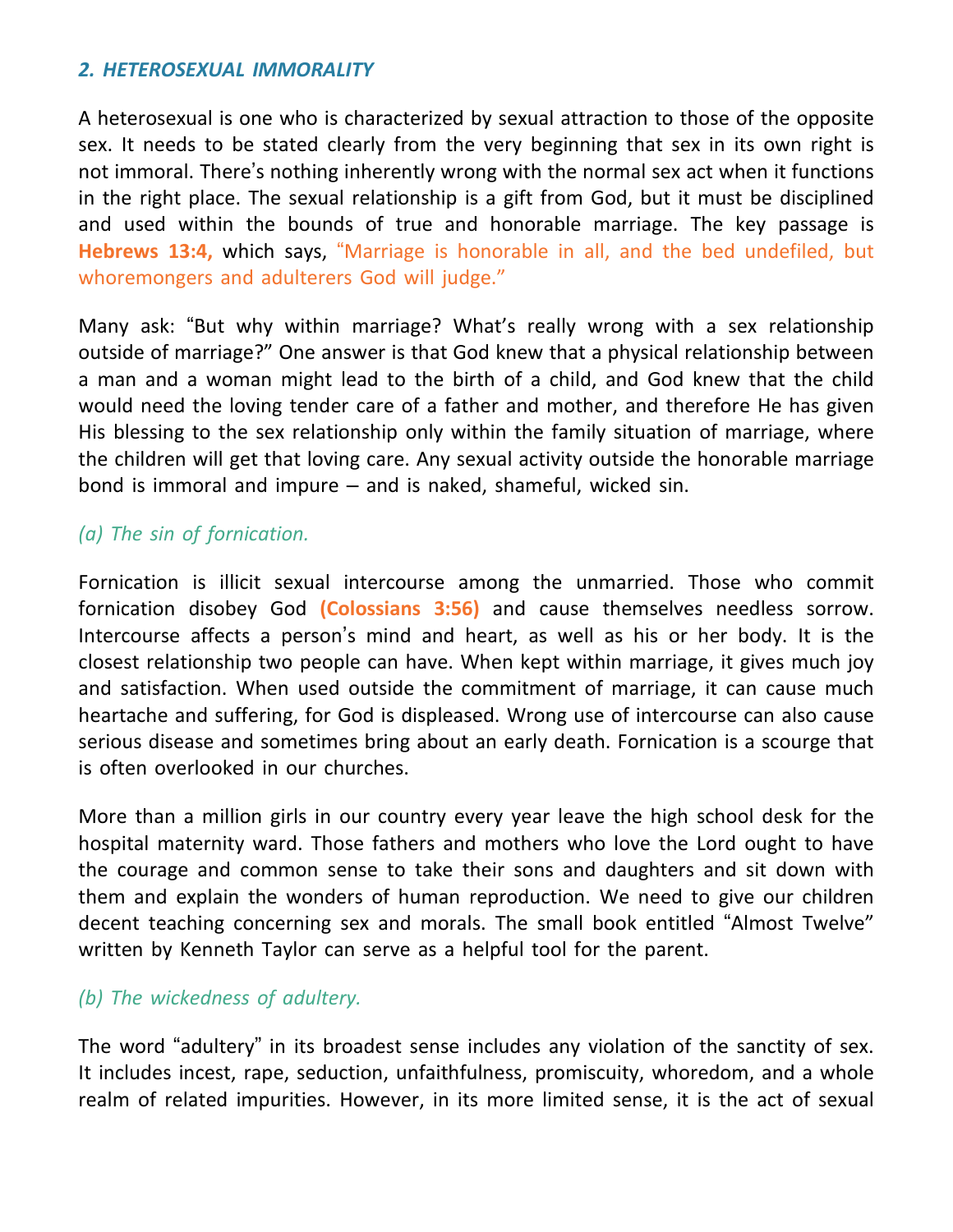intercourse with a person other than one's own married partner. **Leviticus 18:20** spells it out plainly: "You shall not lie carnally with your neighbor's wife."

Some of you may actually have gone to bed with another woman and have been unfaithful to your wife. Or, as a wife, you may have had illicit relations with another man, and have been unfaithful to your husband. Unless you have made sincere apologies, and righted things with God and man someday you'll find yourself a sinner in the hands of an angry God.

Physical adultery (just described) is not the only kind of adultery. Another kind of adultery is *mental adultery.* It is possible not to touch a woman and yet at the same time dwell on books and pictures and magazines in such a way that the imagination runs wild. There are all kinds of what we might call X-rated magazines (*Playboy*, *Penthouse*, *Hustler*) which are available at newsstands – all of which must be avoided by men of God. Jesus not only forbids outward acts of filthiness, but He also condemns unchastity of heart **(Matthew 5:28).**

Looking on a woman to lust after her constitutes adultery, and it can lead to more and more illicit activity. In Old Testament times, Job set us an example: He said, "I have made a covenant with my eyes; why then should I think upon a maid?" **(Job 31:1).** One translation of the passage says, "I have made a covenant with my eyes; how then could I look lustfully at a girl?" One who has taken sides with Jesus Christ, like Job, should make a covenant with his eyes and choose a life of purity, and look upon a woman not as an object for sexual gratification, but as a soul for whom Christ died.

Another kind of adultery is *legalized adultery.* Divorce and remarriage have become legal for most any cause in our country today, but Jesus plainly states that "Whosoever shall put away his wife and marry another, commits adultery against her" **(Mark 10:11),** and the same words are spoken about the woman who divorces her husband.

It was legal to divorce and remarry in Paul's day, in John's day, under Roman law – but John the Baptist plainly told Herod, "It is not lawful for you to have your brother Philip's wife." In God's law, the marriage vows unite a man and a woman for life. Only death can separate that union. The remarriage of divorced persons constitutes a state of adultery, and while it is legal in the eyes of the state, it is sinful in the eyes of God.

There is also something like *provoked adultery.* Jesus said that one who puts away his wife "causeth her to commit adultery" **(Matthew 5:32).** The point is that it is possible to make it easy for another to sin, and those who provoke others to sin are guilty of sin themselves. The courts in most lands agree that if one is a partner in crime; if he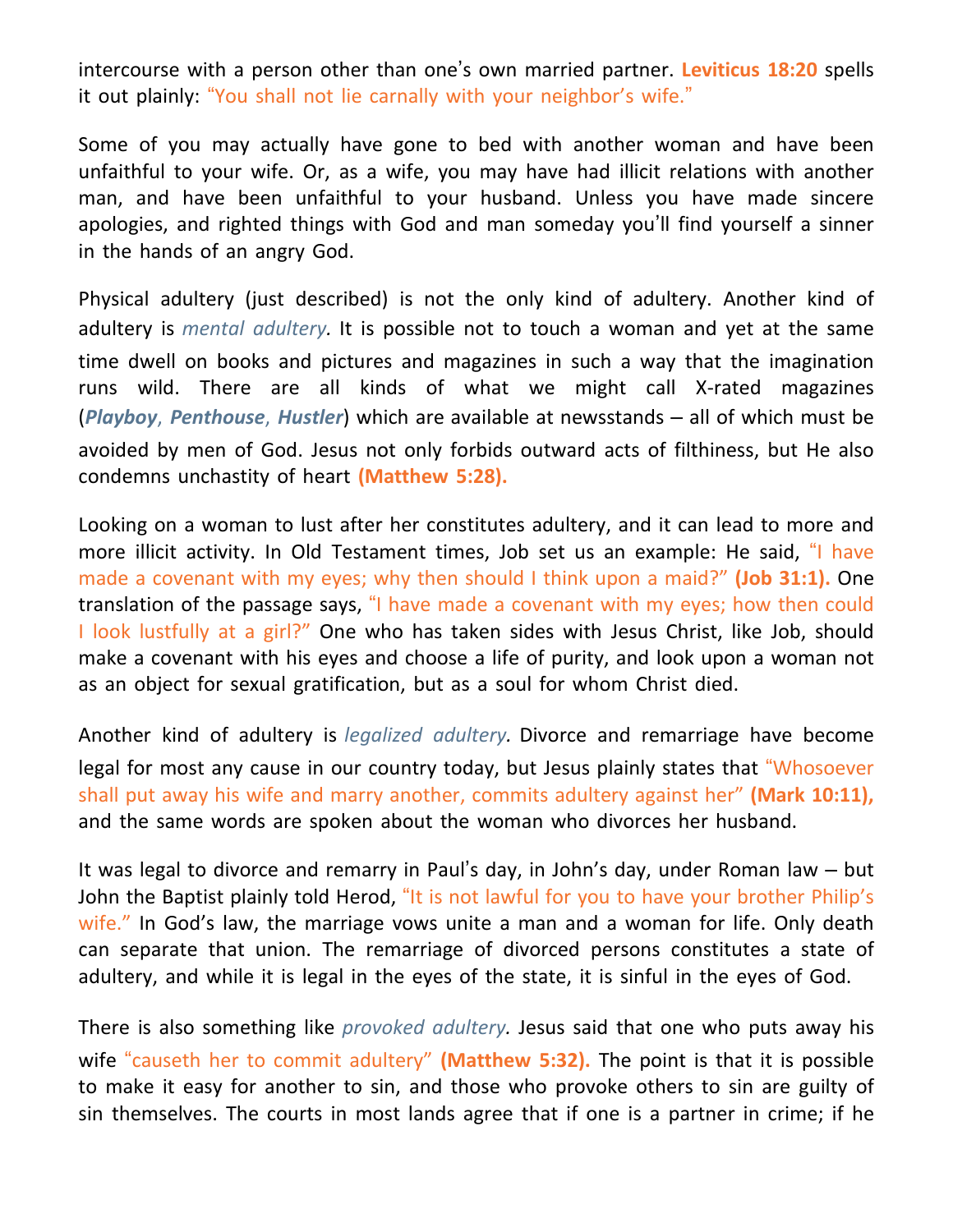helps plan the crime; if he provokes crime –he stands as guilty as the one who committed the crime (even though he did not himself actually commit the act).

Some delight in stirring up other people's passions by telling dirty stories, showing filthy pictures, and constantly dwelling upon the unclean. Others dress immodestly, parading themselves in form-fitting clothes or clothes that do not properly cover the nakedness of the body. The practice of displaying bosoms and revealing the bodily form and exposing the thighs is heathendom, and heathendom is wickedness, and those who dress in such a way will face the judgment of God.

# *(c) The cure for immorality.*

Every one of us is living in a world full of suggestions to commit immorality. And thus, such of us needs a defense-system that is strong in order to withstand the temptations to become lascivious. The mark of a real man and of a real woman is self-control (selfdiscipline).

For one thing, we must dare to be different from the world about us. The world about us is living under the rulership of Satan **(1 John 5:19),** is ignorant of the will of God **(John 16:3)** and is destined for judgment **(1 Corinthians 11:32).** The body of the disciple of Jesus Christ is the temple of the Holy Spirit, and it is inconsistent for him to follow the ways of the unconverted world.

Another remedy for overcoming adultery is to avoid circumstances that may lead to problems. God's answer for each person who seeks purity is to "flee." We are admonished to "flee fornication" **(1 Corinthians 6:18)** and to "depart from iniquity" **(2 Timothy 2:19).** This means that we must steadfastly avoid any activity or occasion which might cause us to fall. We must make a covenant with our eyes (as Job did), and stop our ears against filthy conversation, and read nothing which defiles the imagination, and stay out of places and away from people who lean toward immoral activities. The old proverb is appropriate: "If you don't want to do business with the devil, then stay out of his shop!"

A third remedy for becoming victorious over immoral behavior is to turn constantly to Christ for the gift of moral strength. We must habitually cultivate a sense of the presence of God, realizing that "the eyes of the Lord are in every place, beholding the evil and the good" **(Proverbs 15:3).** We need to pray often the words of the prayerhymn;

> *"Purer in heart, 0 God, help me to be; That I thy holy face, one day may see.*